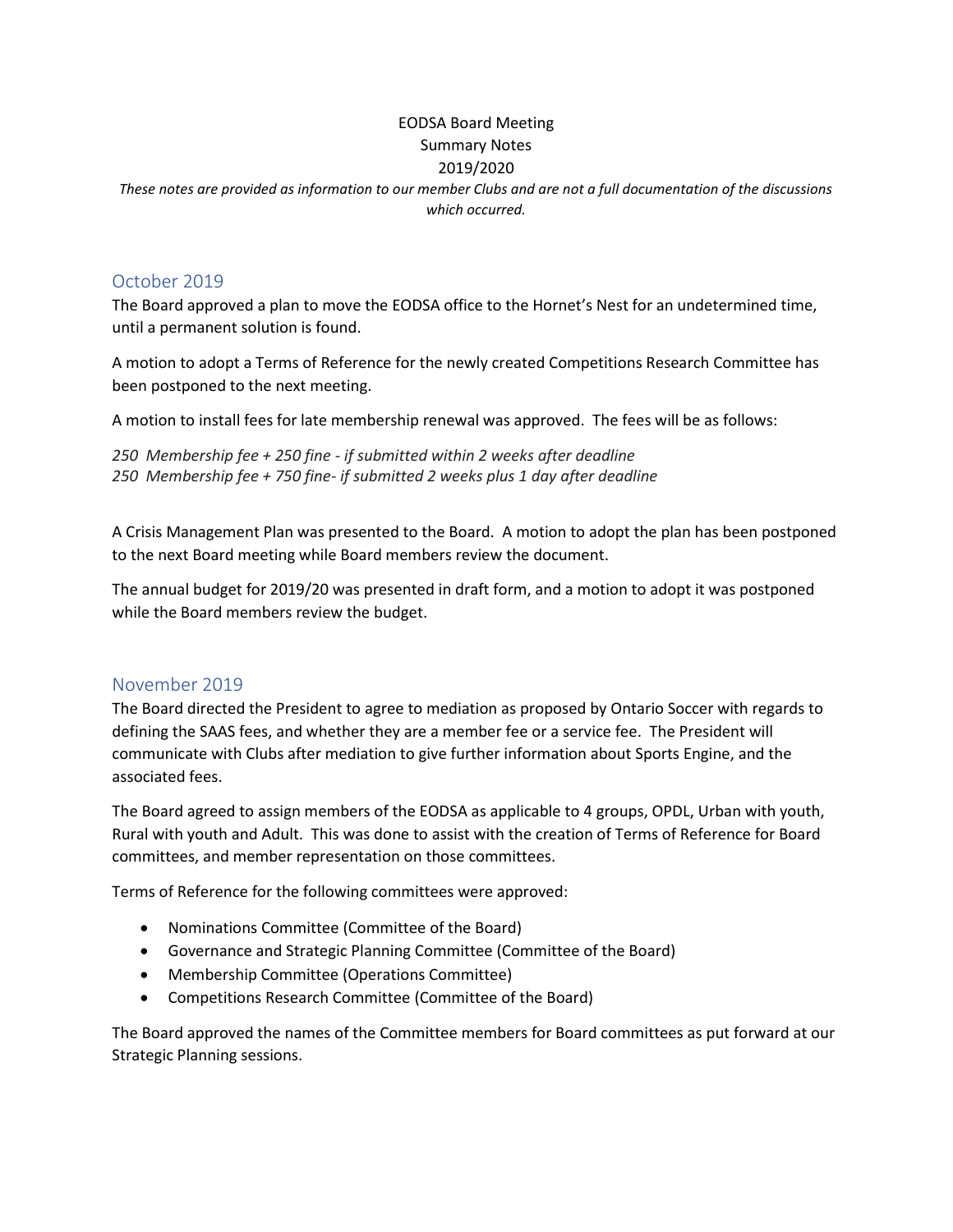## February 2020

The ED reported that Clubs participating in the indoor league (WDL) were audited for coach certifications. This summer all coach certifications will be checked, and proper certification enforced.

Ontario Soccer announced this winter that Ontario Recognized Academies (ORA) are eligible for District league play in outdoor 2020. Further, ORAs can choose whether to play in the OASL League or District leagues, team-by-team. A motion was presented to the EODSA Board to allow ORAs to enter ERSL District league play for 2020. The motion passed. Academies will be subject to the same rules and procedures as member Clubs. Academies pay \$6.00 per player towards Match Official development to Ontario Soccer.

### April 2020

MOTION - The Board directs the Executive Director to explore and undertake all means to preserve EODSA financial resources such as the following:

- Exploring all applicable government employment subsidies and applying these to all EODSA employees. For example, programs that will pay up to 75 percent of employee's wages where a business entity has seen a material decline in revenue
- Applying for and implementing these measures as soon as practical
- Trimming to the maximum extent possible all non-employee related operational expenses
- Advising and educating our members, when they have inquired, of programs and subsidies uncovered as a result of this motion
- Advising the board periodically on this or any other undertaking that will conserve financial resources whilst maintaining the ability to resume operations in short order

*APPROVED*

## June 2020

MOTION that the Board approve the Employee Handbook version 3 and that the Handbook be reviewed annually in September.

*APPROVED*

MOTION a player-fee decrease for summer 2020 due to Covid-19, as follows:

| Mini U10 - \$1.25            | Mini U12 - \$4.50           |
|------------------------------|-----------------------------|
| Youth Recreational - \$4.50  | Youth Competitive - \$4.85  |
| Senior Recreational - \$9.00 | Senior Competitive - \$9.00 |

*APPROVED*

## July 2020

Whereas Ontario Soccer (OS) is seeking input through the District Presidents Forum (DPF) on the Canada Soccer (CS and Ontario Soccer fees for the 2020 outdoor season in July 2020); and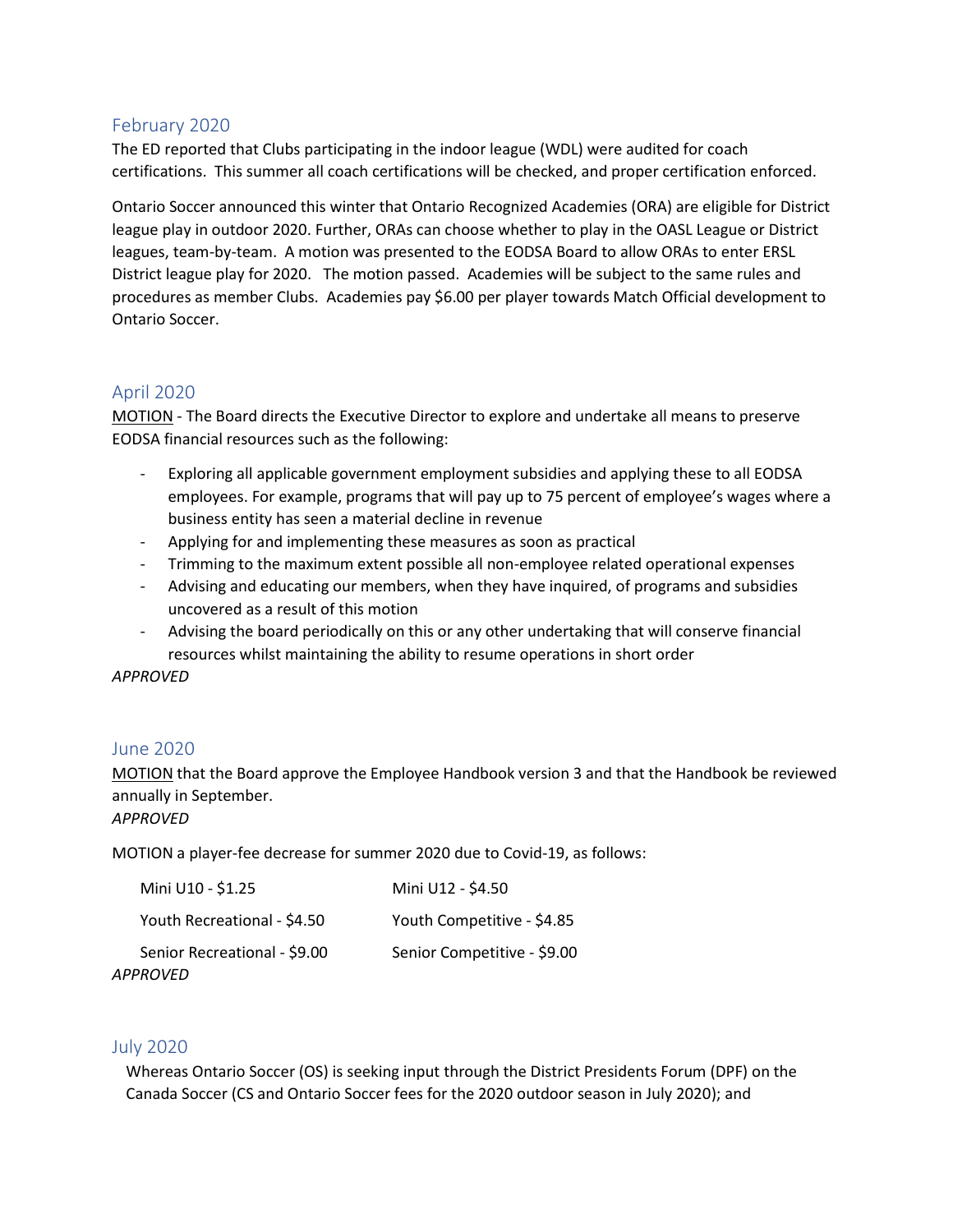CS reports that they remit some fees to OS through various options put forward to the DPF (as part of their usual \$9 per player fee); and

OS, having received only 15 percent of its normal player registration revenue to date, has put forward 3 options for consideration:

- 1) Charge \$9 to all registrations as per usual with \$3 going to CS and OS keeping the other \$6 to assist in addressing their financial pressures;
- 2) Charge \$6 to all registrations with \$3 going to CS and OS keeping \$3 to assist in addressing their financial pressures;
- 3) Charge \$3 to all registrations with this fee going to CS. This would reduce the fees that the EODSA would collect from the Clubs by \$6 per registration.

MOTION that the EODSA provide the advice to the DPF that option 3 be recommended, through consultation with the EODSA Financial Working Committee for their meeting of July 10, 2020. Further that the EODSA submit OS fees on a monthly basis in order to aid the OS with their cash flow. *APPROVED*

### August 2020

MOTION to accept the following Clubs and Leagues into our District, that are transferring from the Soccer Northeast District:

Deep River and Area Minor Soccer Club Opeongo Minor Soccer Club Pembroke Soccer Club Petawawa Minor Soccer Club Renfrew Minor Soccer Club

Valley United Soccer League Upper Ottawa Valley Adult Soccer League *APPROVED – On December 5th Ontario Soccer subsequently approved the move of the above Clubs to the EODSA as of January 1, 2021*

### November 2020

MOTION to present the proposed changes to Rules and Regulations to the Club members at a December Special General Meeting.

EODSA Rules & Regulations, Rule 4 Transfer of Players and Coaches

3. A development or competitive coach of a youth team, who was registered in the past 12 months with one Club may not be assigned coaching responsibilities for the same age group, or the next older age group, at another Club, where 50% + 1 of the prior season's players of the team, move with the Coach, without written consent of the departing Club.